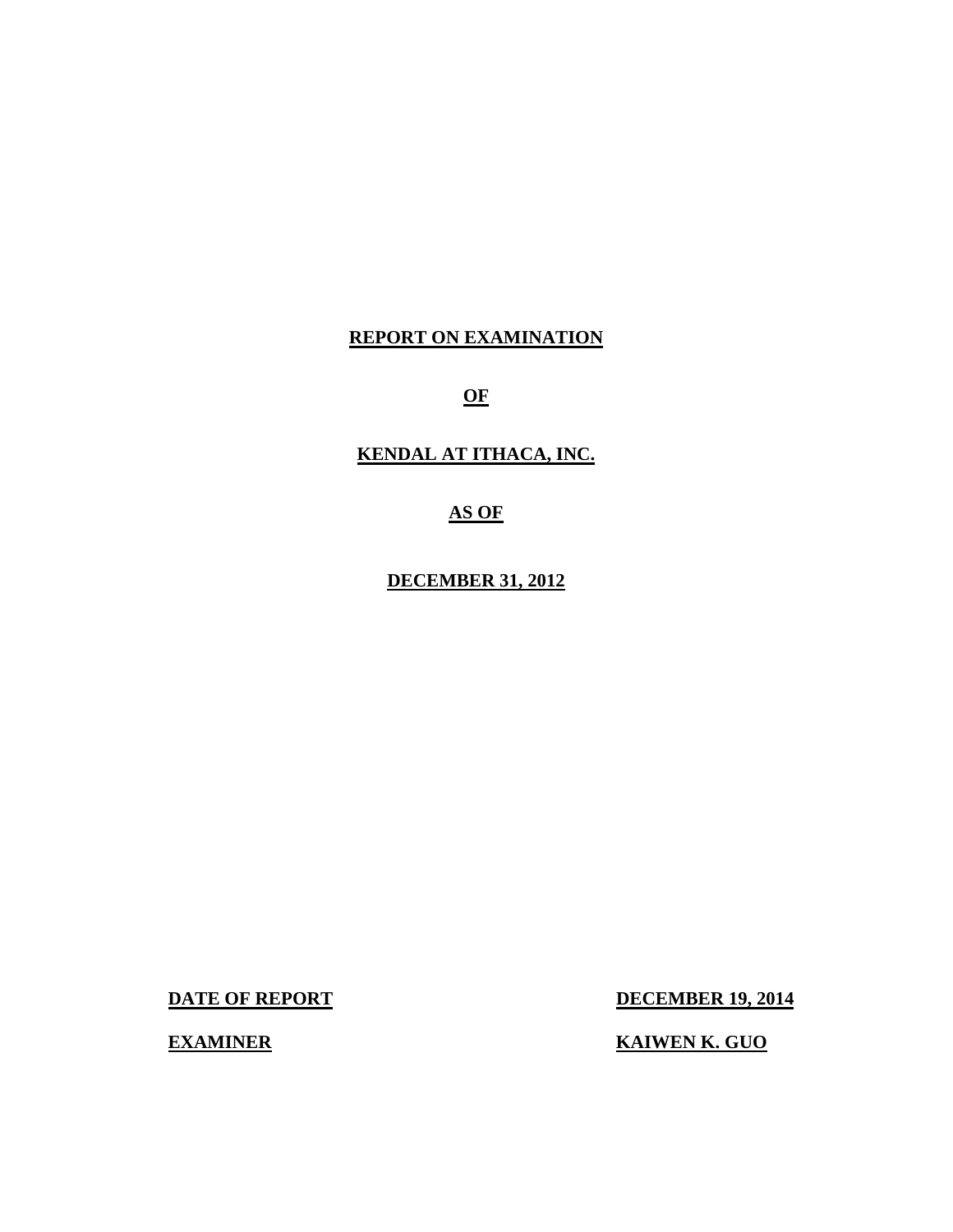## **TABLE OF CONTENTS**

## **ITEM NO. PAGE NO.**

|    | Scope of the examination                                                                                                                                               | $\overline{2}$          |
|----|------------------------------------------------------------------------------------------------------------------------------------------------------------------------|-------------------------|
| 2. | Description of the Community                                                                                                                                           | 3                       |
|    | Corporate governance<br>А.<br>Holding company system<br>В.<br>Occupancy rates<br>C.<br>Disaster recovery/business continuity plans<br>D.<br>Accounts and records<br>Е. | 5<br>8<br>9<br>10<br>10 |
| 3. | <b>Financial statements</b>                                                                                                                                            | 13                      |
|    | A. Balance sheet                                                                                                                                                       | 13                      |
|    | B. Statement of revenue, expenses and change in<br>actuarial surplus                                                                                                   | 15                      |
| 4. | Compliance with prior report on examination                                                                                                                            | 17                      |
| 5. | Summary of comments and recommendations                                                                                                                                | 18                      |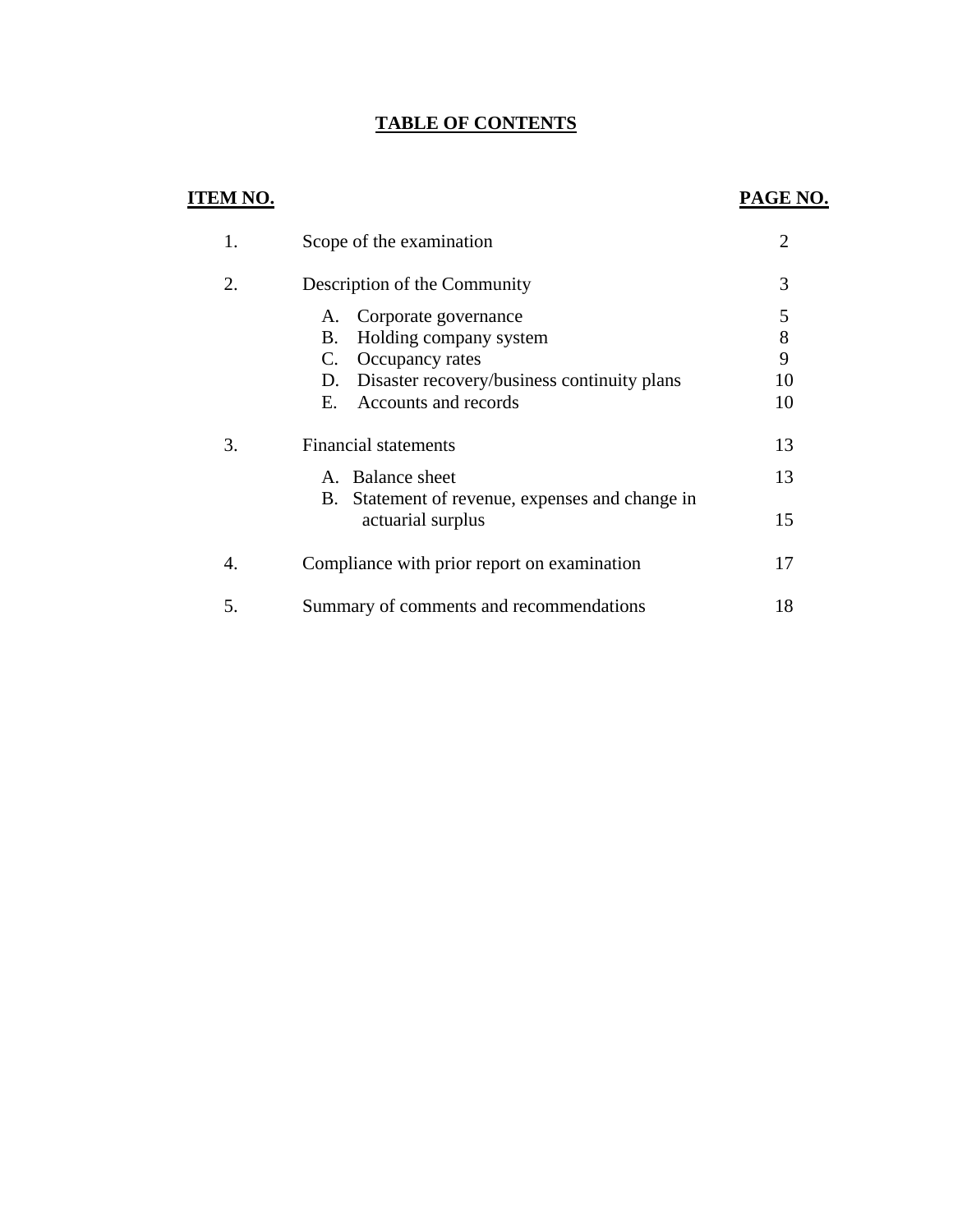

## NEW YORK STATE DEPARTMENT<sub>of</sub> FINANCIAL SERVICES

Andrew M. Cuomo **Benjamin M. Lawsky** Governor **Superintendent** Superintendent Superintendent Superintendent Superintendent Superintendent Superintendent

December 19, 2014

Honorable Benjamin M. Lawsky Superintendent of Financial Services Albany, New York 12257

Sir:

Pursuant to the requirements of the New York Insurance Law, and acting in accordance with the instructions contained in Appointment Number 31035, dated November 13, 2013, attached hereto, I have made an examination of Kendal at Ithaca, Inc., a not-forprofit continuing care retirement community certified pursuant to the provisions of Article 46 of the New York Public Health Law, as of December 31, 2012, and respectfully submit the following report thereon.

The examination was conducted at the home office of Kendal at Ithaca, Inc. located at 2230 North Triphammer Road, Ithaca, New York.

Wherever the designations the "Community" or "Kendal" appear herein, without qualification, they should be understood to indicate Kendal at Ithaca, Inc.

Wherever the designation the "Department" appears herein, without qualification, it should be understood to indicate the New York State Department of Financial Services.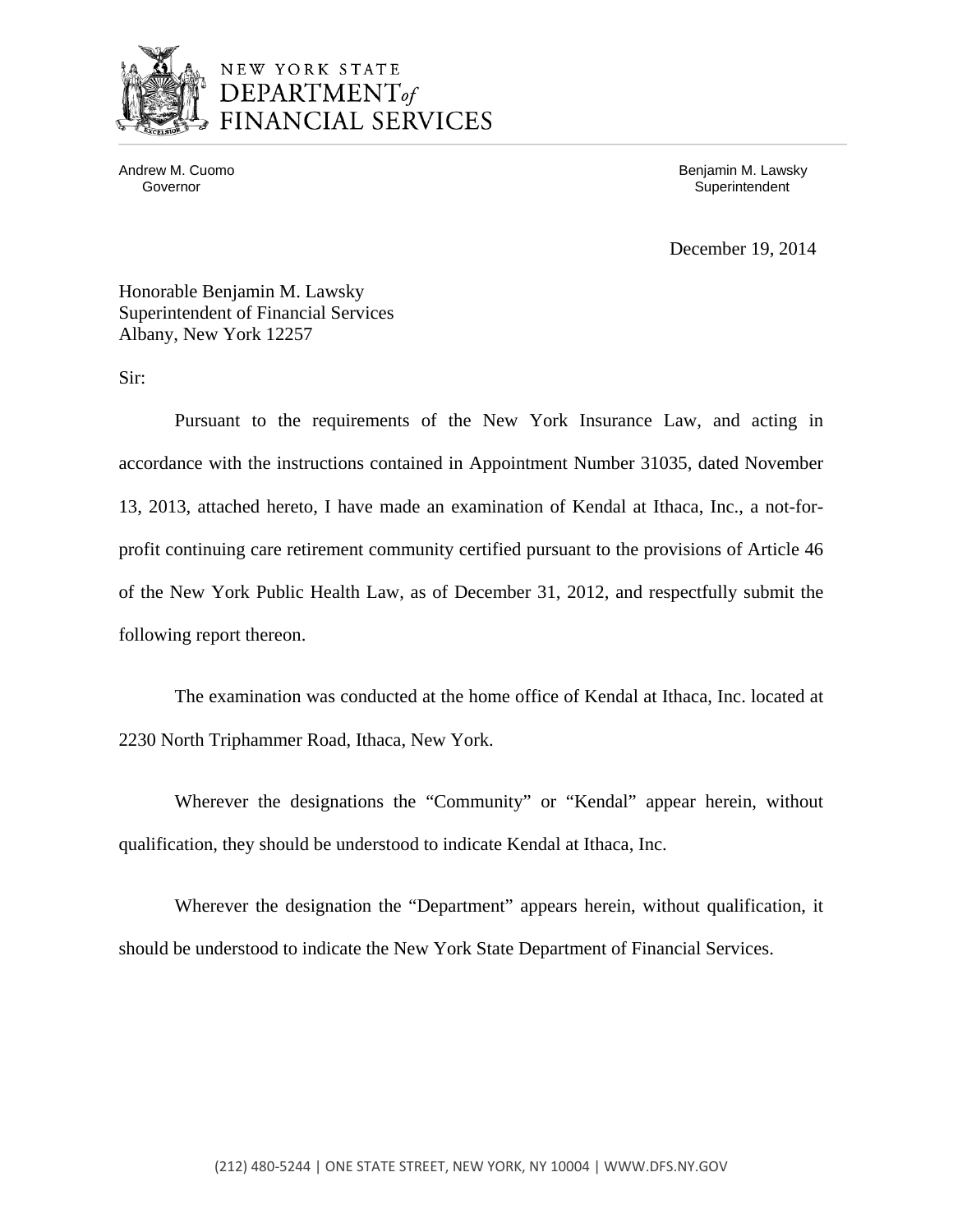### **1. SCOPE OF THE EXAMINATION**

The previous examination was conducted as of December 31, 2009. This examination covered the three-year period from January 1, 2010 through December 31, 2012. Transactions occurring subsequent to this period were reviewed where deemed appropriate by the examiner.

Representatives of the New York State Department of Financial Services and the New York State Department of Health conducted a site survey of the Community's facility on October 29, 2013, pursuant to the requirements of Section 4614(1) of the New York Public Health Law.

The examination comprised a verification of the assets and liabilities of the Community as of December 31, 2012, in accordance with generally accepted accounting principles ("GAAP"), as modified by the Department pursuant to Insurance Regulation No. 140 (11 NYCRR 350), a review of income and disbursements deemed necessary to accomplish such verification, and utilized, to the extent considered appropriate, work performed by the Community's independent certified public accountants and independent actuary. It is noted that the balance sheet included herein was reported as of December 31, 2011, on a statutory actuarial basis, pursuant to Insurance Regulation No. 140 (11 NYCRR 350).

A review was also made of the following items:

Community documents Compliance with By-laws Occupancy levels Financial documents Minutes of Board of Trustees' meetings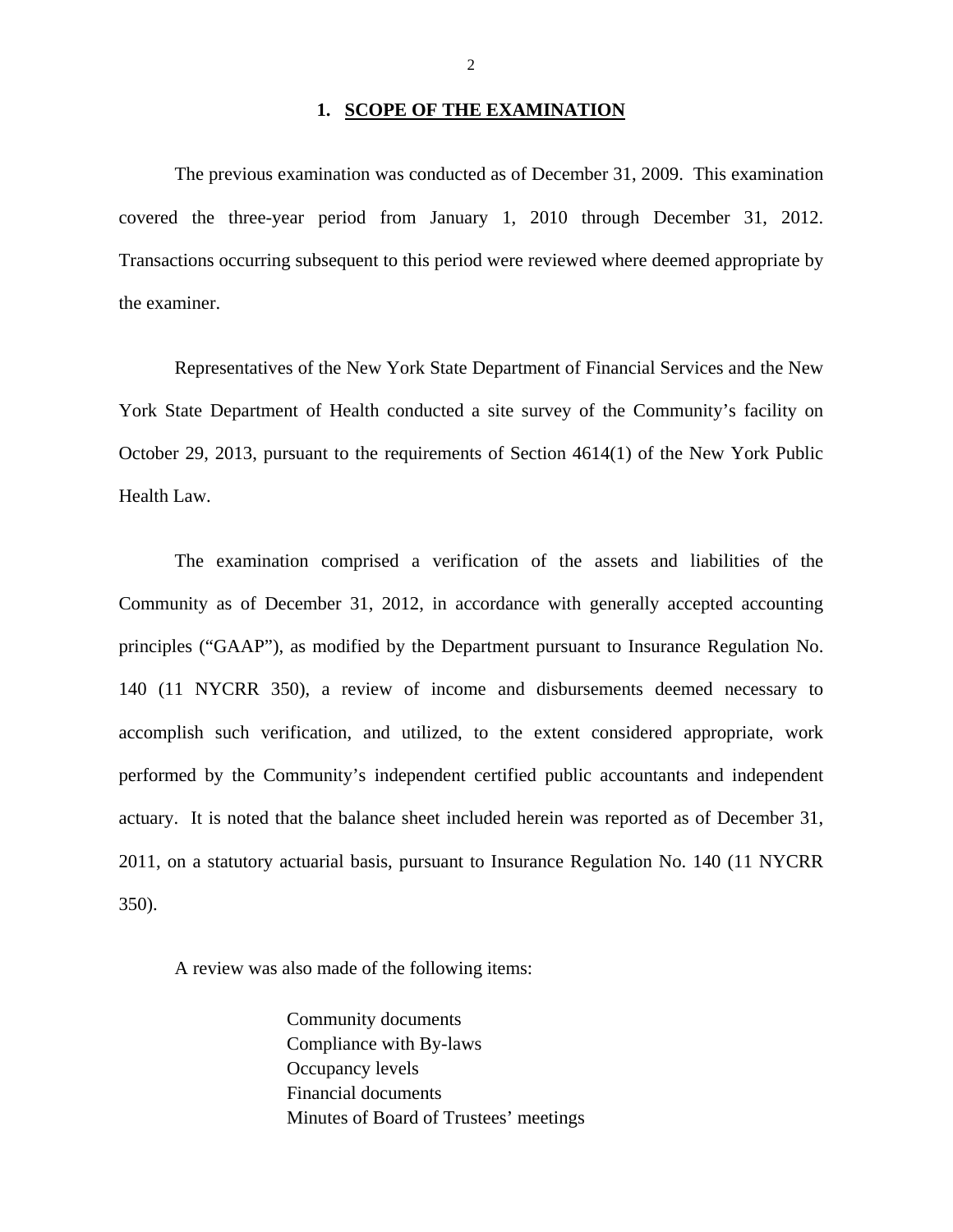This report on examination is confined to financial statements and comments on those matters which involve departures from laws, regulations or rules, or which are deemed to require explanation or description.

A review was also made to ascertain what actions were taken by the Community with regard to comments and recommendations contained in the prior report on examination.

#### **2. DESCRIPTION OF THE COMMUNITY**

The Community was formed on June 3, 1992. Kendal is a continuing care retirement community (CCRC) as defined in Article 4601 of the New York Public Health Law. The Community received a certificate of authority issued by the New York State Department of Health and approved by the New York State Continuing Care Retirement Community Council on July 16, 1993. The CCRC began operations on December 26, 1995. Kendal is a New York State not-for-profit organization and is a tax-exempt organization per Section 501(c)(3) of the Internal Revenue Code.

The Community consists of two hundred twelve (212) independent living units ranging from studios to two-bedroom units with a den and a seventy-one (71) bed health center consisting of a thirty-six (36) bed adult care facility and a thirty-five (35) bed skilled nursing facility. In addition, the Community includes such common areas as dining rooms, lounges, health club, beauty/barber shop, library, auditorium, and administrative areas.

The Community provides residents with a continuum of services, including independent living, adult care and skilled nursing home care. As a condition precedent to providing these services, the Community enters into a lifecare contract with each prospective resident that sets forth the responsibilities of both parties. For the right to occupy, use the

3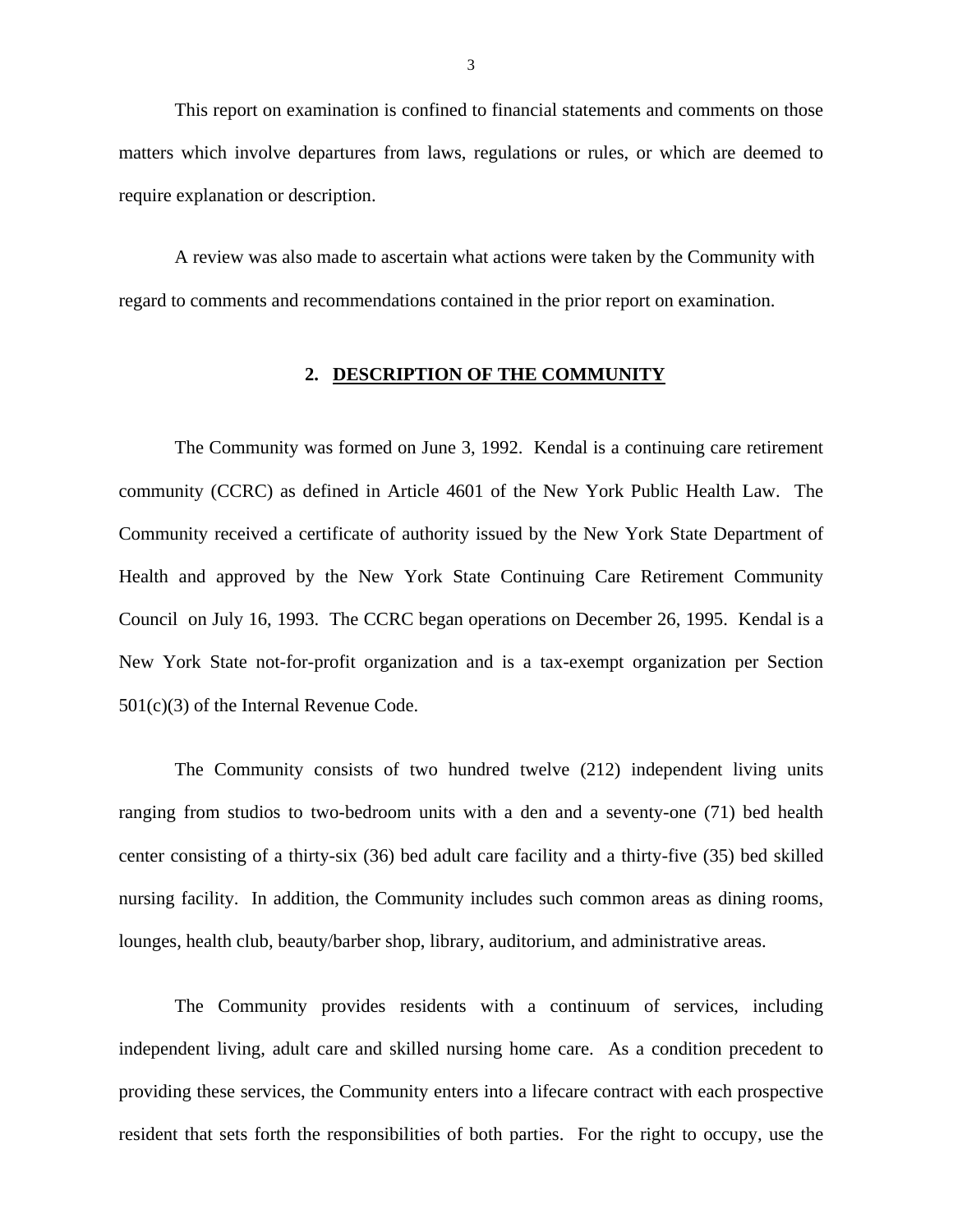living accommodations and utilize the services of the Community, each resident is required to pay an entrance fee and monthly service fee based on the size and type of living unit and the number of occupants.

The following is a description of the three types of lifecare contracts offered to prospective residents by the Community:

### **Lifecare**

The Lifecare contract provides personal care and nursing care. The entrance fee is due in two installments. Ten percent (10%) of the entrance fee is due when the contract is signed, with the remainder to be paid on or before the occupancy date. During the first 90 days, the entrance fee collected by the Community is fully refundable if the resident terminates the contract for any reason. After the 90-day period, the refund will be reduced by 2% for each month or fraction thereafter, as well as a 4% administrative fee and any cost incurred by the Community at the request of the resident, until the refund amount reaches zero.

## 50% Return of Capital Lifecare

The 50% Return of Capital Lifecare contract has the same healthcare provisions as the Lifecare contract. The entrance fee for this contract is higher compared to the Lifecare contract and is due in two installments. Ten percent (10%) of the entrance fee is due when the contract is signed, with the remainder to be paid on or before the occupancy date. During the first 90 days, the entrance fee collected by the Community is fully refundable if the resident terminates the contract for any reason. After the 90-day period, the refund will be reduced by 2% for each month or fraction thereafter, as well as a 4% administrative fee, until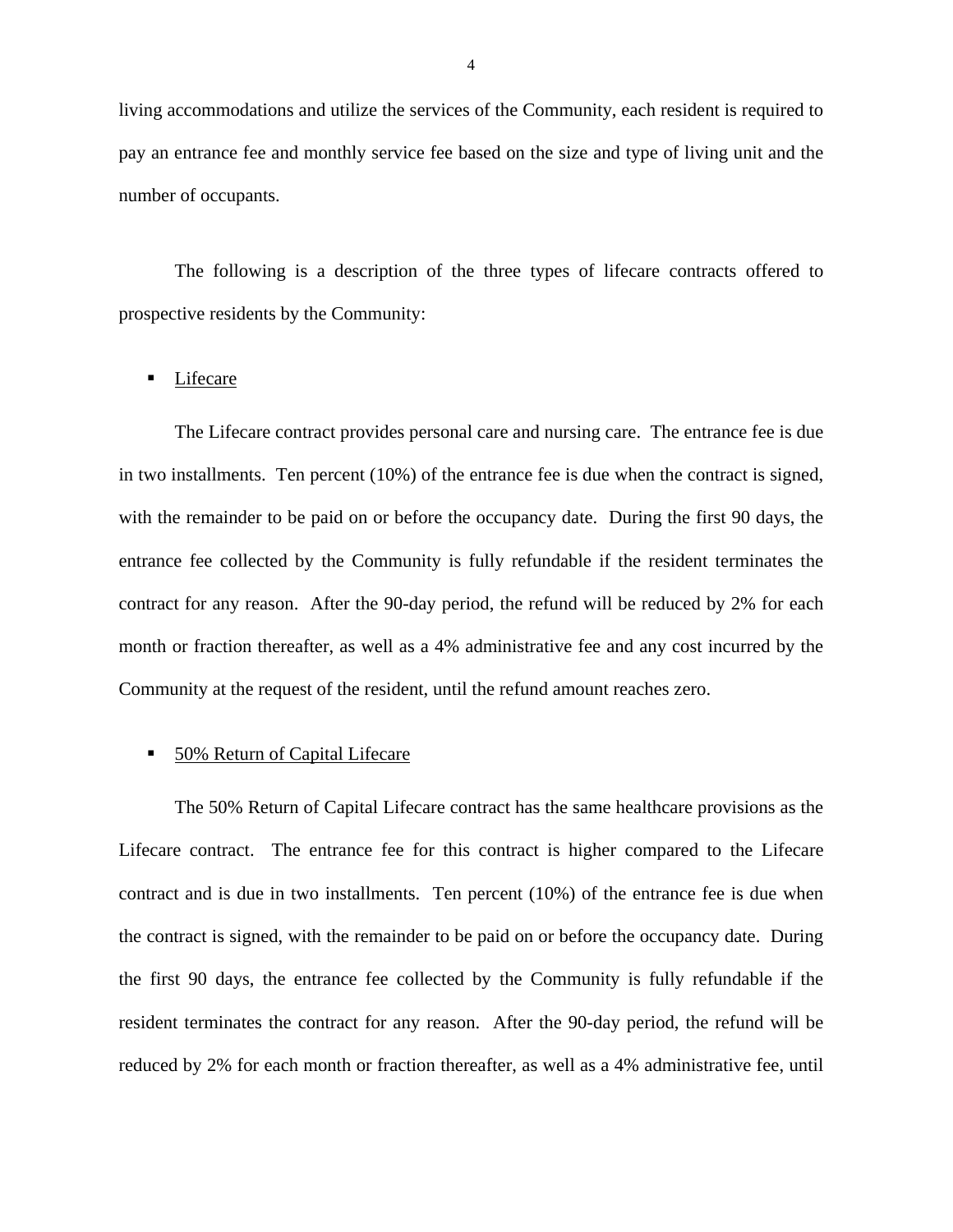<span id="page-6-0"></span>the refund amount reaches 50% of the entrance fee. Any cost incurred by the Community at the request of the resident, could reduce the refund amount below 50% of the entrance fee.

### Modified Continuing Care

The Modified Continuing Care contract provides limited skilled nursing care, compared to the other two Lifecare contracts. This contract includes 100 days of prepaid skilled nursing care. Days in the skilled nursing facility which are paid under Medicare do not count towards the 100 prepaid days. After 100 days in the skilled nursing facility, the resident pays, for up to three years, the Community's per diem for services received. After three years, the resident no longer has to pay the per diem and skilled nursing care will be covered at no charge.

The entrance fee for this contract is lower than the Lifecare contracts and, like the other two contracts, is due in two installments. Ten percent (10%) of the entrance fee is due when the contract is signed, with the remainder to be paid on or before the occupancy date. During the first 90 days, the entrance fee collected by the Community is fully refundable if the resident terminates the contract for any reason. After the 90-day period, the refund will be reduced by 2% for each month or fraction thereafter, as well as a 4% administrative fee and any cost incurred by the Community at the request of the resident, until the refund amount reaches zero.

#### A. Corporate Governance

Pursuant to the Community's Charter and By-laws, management of the Community is vested in a Board of Trustees ("Board") comprised of no less than ten (10) and no more than twenty (20) members.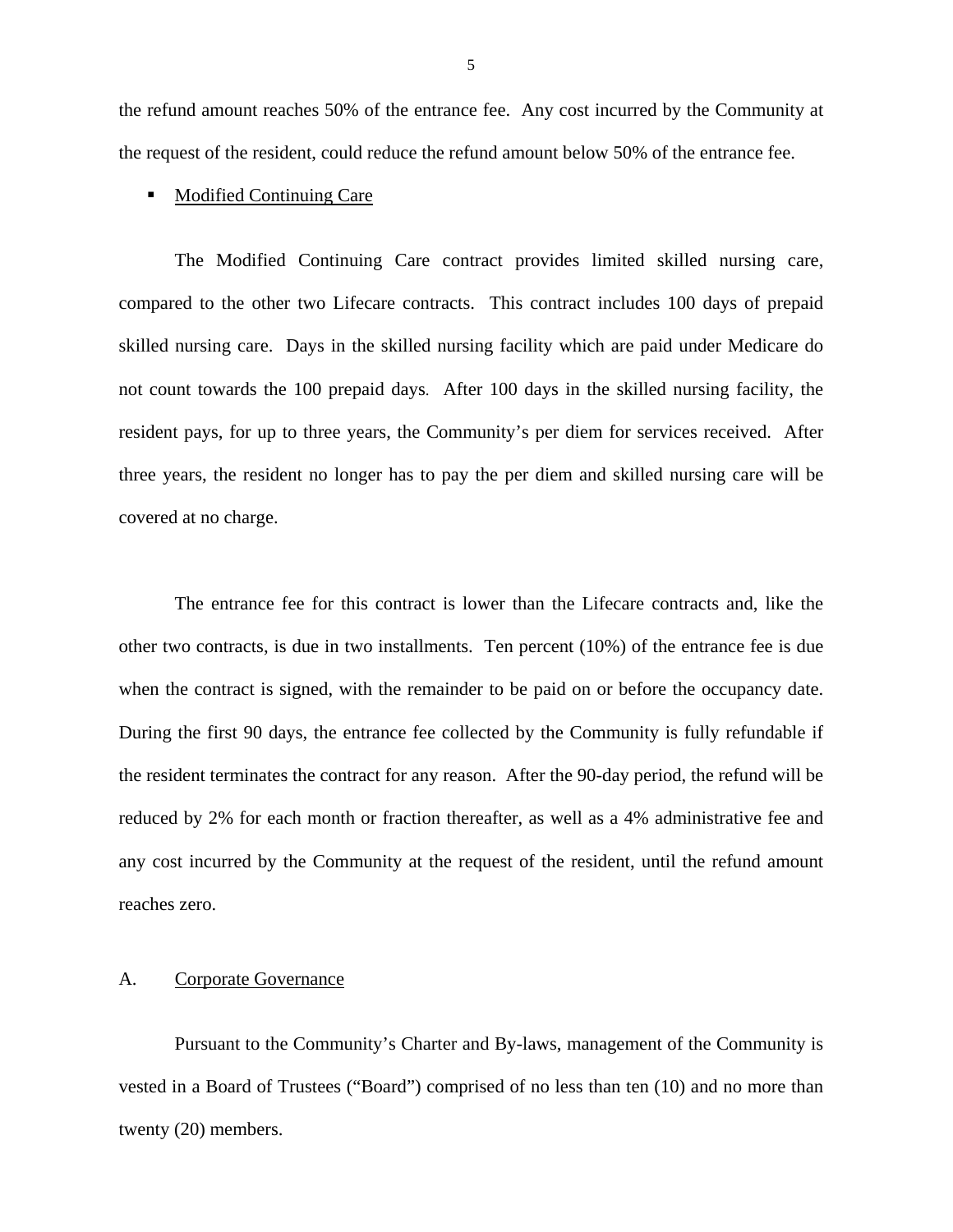As of December 31, 2012, the Community's Board of Trustees was comprised of twenty (20) members, as follows:

| Name                               | <b>Principal Business Affiliation</b>                                                                                |
|------------------------------------|----------------------------------------------------------------------------------------------------------------------|
| Martha Armstrong                   | Vice President & Director,                                                                                           |
| Ithaca, New York                   | Tompkins County Area Development, Inc.                                                                               |
| James A. Brown                     | Executive Director,                                                                                                  |
| Ithaca, New York                   | United Way of Tompkins County                                                                                        |
| David Call                         | Resident,                                                                                                            |
| Ithaca, New York                   | Kendal at Ithaca, Inc.                                                                                               |
| Harold D. Craft                    | VP Emeritus & Senior University Consultant,                                                                          |
| Berkshire, New York                | Cornell University (Retired)                                                                                         |
| Henrik N. Dullea                   | Vice President for University Relations Emeritus,                                                                    |
| Ithaca, New York                   | Cornell University (Retired)                                                                                         |
| Shirley M. Durfee                  | Resident,                                                                                                            |
| Ithaca, New York                   | Kendal at Ithaca, Inc.                                                                                               |
| <b>Betsy East</b>                  | Assistant Dean,                                                                                                      |
| Ithaca, New York                   | College of Engineering, Cornell University                                                                           |
| Gerald A. Kinchy                   | Attorney,                                                                                                            |
| Milan, Pennsylvania                | Kinchy Law Office                                                                                                    |
| John A. Krout                      | Professor of Gerontology,                                                                                            |
| Ithaca, New York                   | Ithaca College                                                                                                       |
| David K. McNiff                    | Senior Investment Officer,                                                                                           |
| Ithaca, New York                   | <b>Cornell University</b>                                                                                            |
| <b>Susan Nohelty</b>               | Vice President for Patient Services,                                                                                 |
| Ithaca, New York                   | Cayuga Medical Center                                                                                                |
| Mary George Opperman               | Vice President for Human Resources,                                                                                  |
| Ithaca, New York                   | <b>Cornell University</b>                                                                                            |
| Hannah Richter                     | Dietician,                                                                                                           |
| Genoa, New York                    | <b>Auburn Community Hospital</b>                                                                                     |
| Tanya Saunders<br>Ithaca, New York | <b>Assistant Provost and Dean of the Division</b><br>of Interdisciplinary & International Studies,<br>Ithaca College |
| Roger Sibley                       | Executive Director,                                                                                                  |
| Ithaca, New York                   | Franziska Racker Center                                                                                              |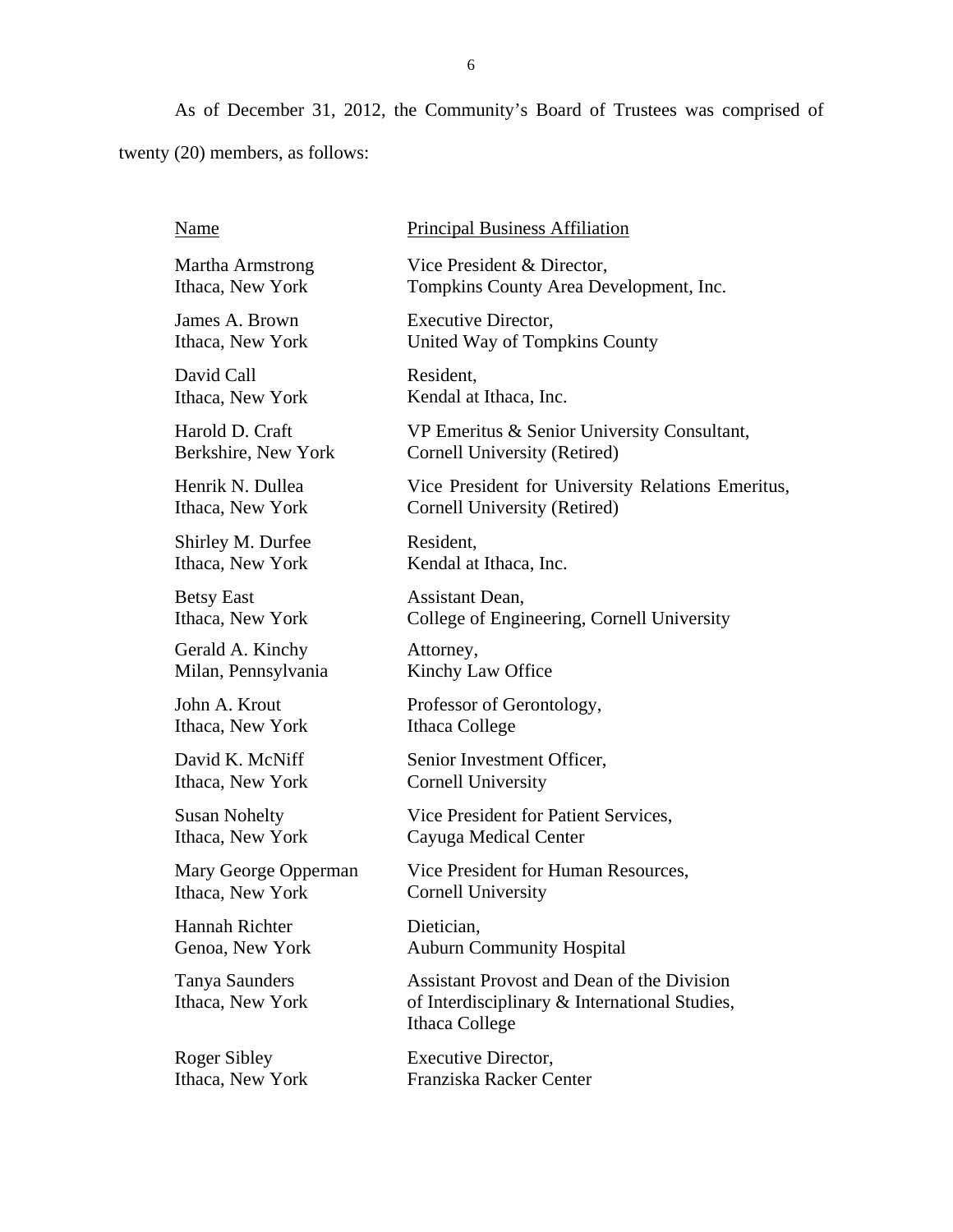| Name              | <b>Principal Business Affiliation</b> |
|-------------------|---------------------------------------|
| Carol U. Sisler   | Resident,                             |
| Ithaca, New York  | Kendal at Ithaca, Inc.                |
| Donald S. Stewart | Executive VP & Senior Trust Officer,  |
| Ithaca, New York  | <b>Tompkins Trust Company</b>         |
| Bryan Warren      | President,                            |
| Ithaca, New York  | Warren Real Estate                    |
| William D. White  | Professor,                            |
| Ithaca, New York  | Cornell University                    |
| Alene Wyatt       | Resident,                             |
| Ithaca, New York  | Kendal at Ithaca, Inc.                |

According to the Community's By-Laws, the Board of Trustees is required to meet at least quarterly each year, of which one (1) of the meetings is designated as the annual meeting of the Board of Trustees. Unless the Board designates a different date, the annual meeting is to take place on the third Wednesday of March of each year. Special meetings of the Board of Trustees may be called by the Chairman of the Board or by any three (3) trustees.

A review of the minutes of the meetings of the Board of Trustees held during the examination period revealed that the meetings were generally well attended, with all Board members attending at least one-half of the meetings that they were eligible to attend.

The officers of the Community as of December 31, 2012 were as follows:

| Name              | Title                                          |
|-------------------|------------------------------------------------|
| Gerald A. Kinchy  | <b>Board Chairman</b>                          |
| Harold D. Craft   | <b>Board Vice Chairman</b>                     |
| Daniel Governanti | Executive Director/Chief Executive<br>Officer  |
| David K. McNiff   | <b>Board Treasurer</b>                         |
| Tanya Saunders    | <b>Board Secretary</b>                         |
| Ann E. Wall       | Director of Finance/Chief Financial<br>ıfficer |

7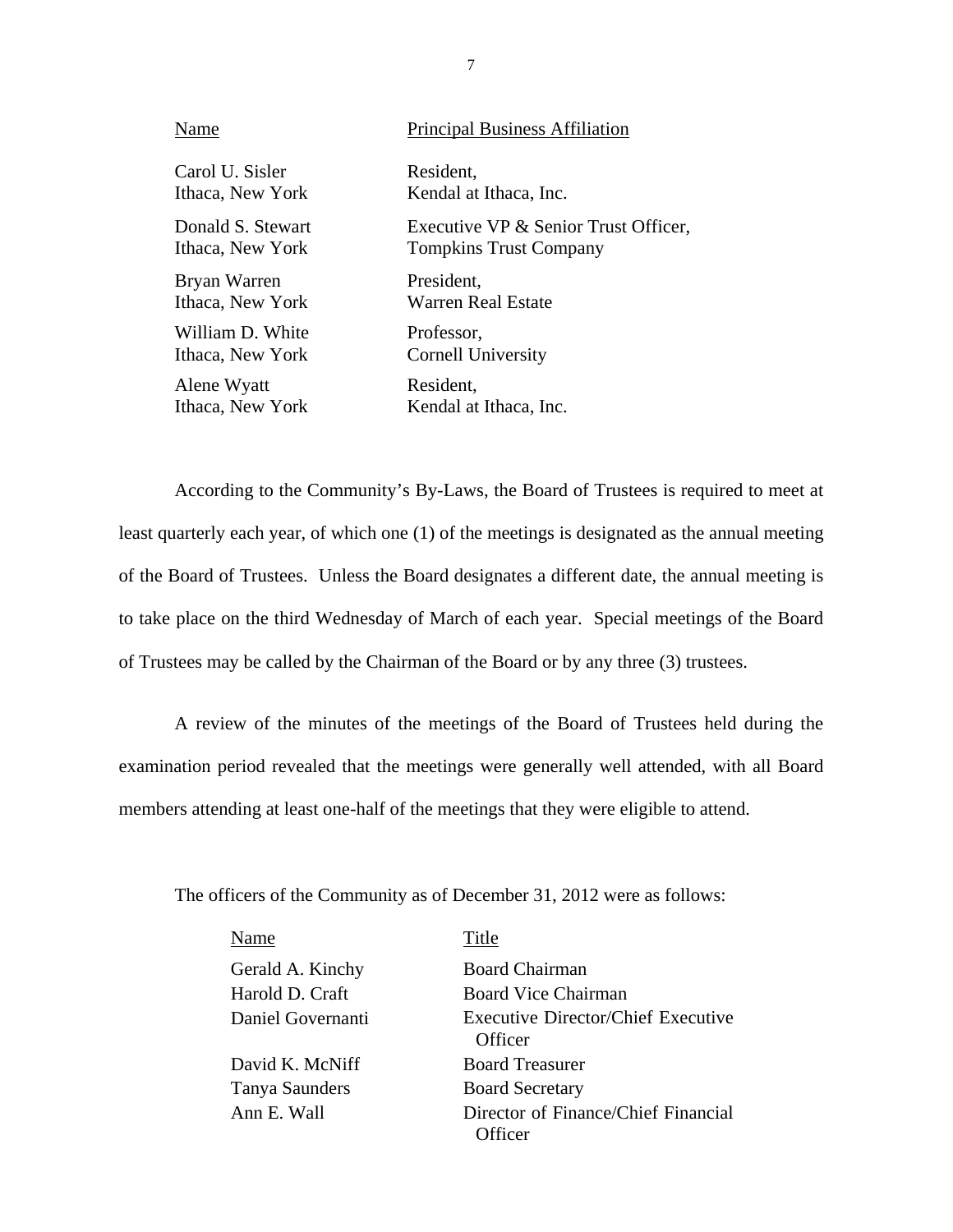## <span id="page-9-0"></span>B. Holding Company System

The structure of the Community's holding company system as of December 31, 2012 was as follows:



for-profit corporation, through the Community's By-laws and an affiliation agreement titled "Mutual Expectations, System Services, and Financial Understandings" ("Agreement"), between the two entities. Together, Kendal New York and the Kendal Corporation and its affiliates comprise the Kendal Holding Company System. The Agreement, approved by the New York State Department of Health, provides for the Community's CEO to be accountable to the President of Kendal New York for managing the Community in harmony with the values, standards, and strategic plans of the Kendal System. The Agreement calls for the Community to pay Kendal New York a system fee. This fee is for the usage of the Kendal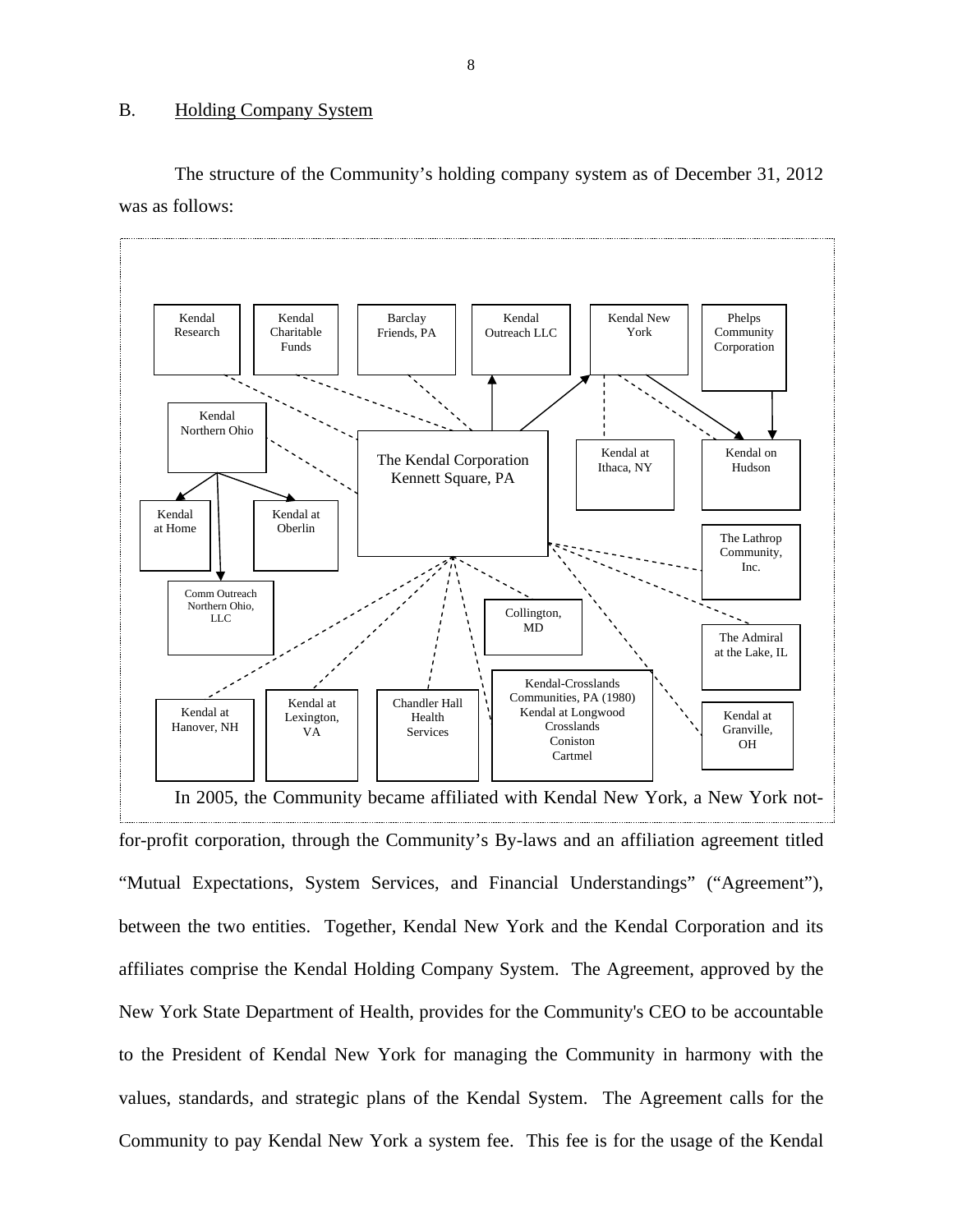name and for basic services such as operational support, administration support, Information Technology and benefits management.

Pursuant to the Agreement, Kendal New York must approve the election of Board members of the Community and any amendments to the Articles of Incorporation or specific sections of the Community's By-laws. Furthermore, Kendal New York must approve changes in corporate purpose, the substance of resident contracts, the incurrence of debt above a specified value, the purchase, sale, lease, disposition or improvement(s) of any real estate above a specified value, and the dissolution or merger with another entity or division, or acquiring control of another entity.

## C. Occupancy Rates

As indicated in Section 2 of this report, the Community consists of two-hundredtwelve (212) independent living units, and a seventy-one-bed (71) health center comprised of thirty-six (36) adult home beds and thirty-five (35) skilled nursing home beds.

The following reflects the occupancy rates at each year-end of the examination period and as of December 31, 2013 for each of the facilities within the Community:

|                          | 2010  | 2011   | 2012  | <u>2013</u> |
|--------------------------|-------|--------|-------|-------------|
| Independent living units | 93.4% | 93.4%  | 92.0% | 88.2%       |
| Adult care facility      | 77.7% | 77.8%  | 77.2% | 82.5%       |
| Skilled nursing facility | 100%  | 100.0% | 87.8% | 96.1%       |

As the above chart indicates, the occupancy rate of the independent living units was relatively stable during the examination period. However, as of December 31, 2013, the occupancy rates relative to the independent living units decreased to 88.2%, compared to an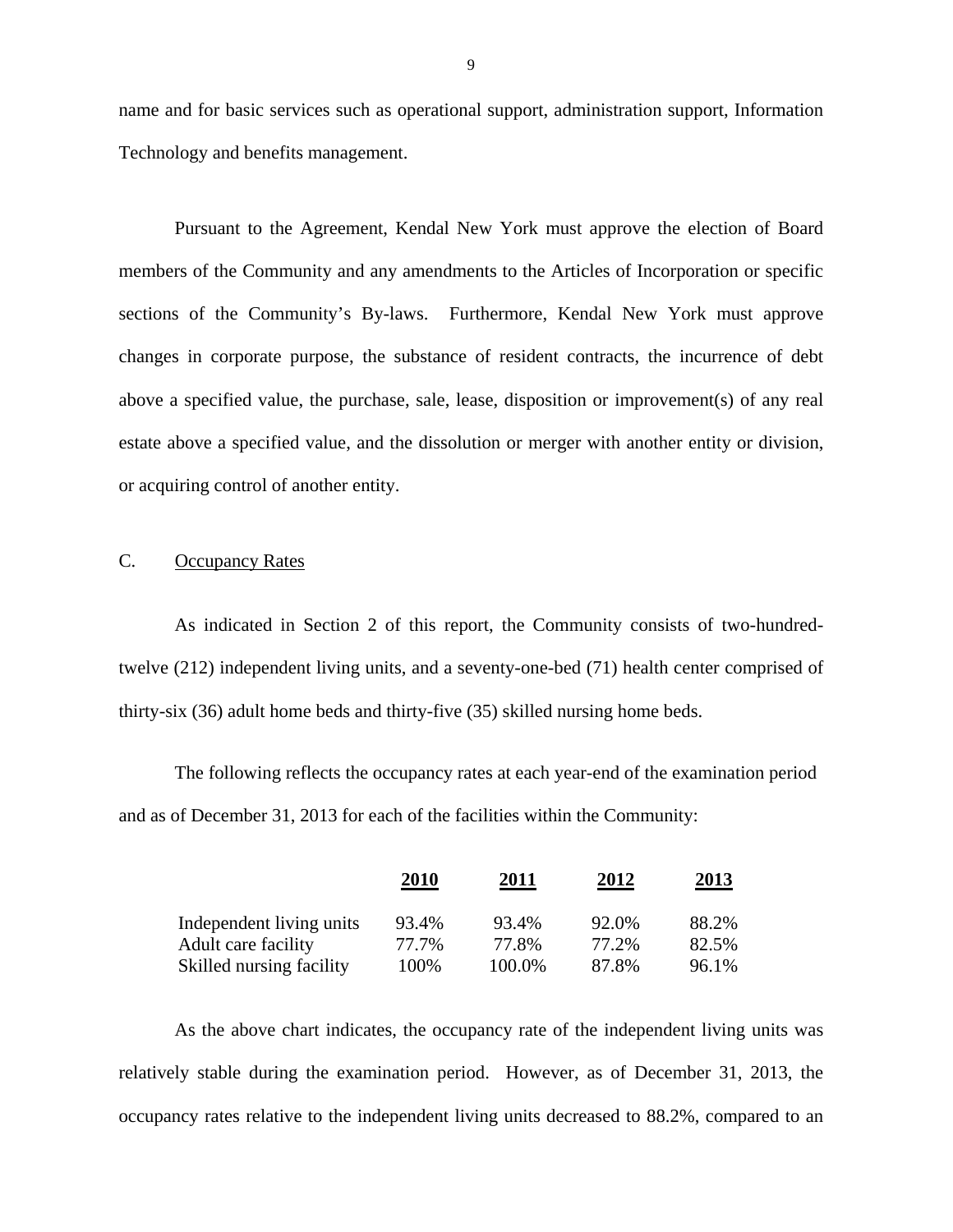<span id="page-11-0"></span>actuarially determined acceptable occupancy level of approximately 95%. The decline in independent living unit occupancy rate was primarily attributed to a larger than expected number of residents being transferred to the adult care facility during 2013.

It is recommended that the Community take the necessary steps to increase its occupancy levels relative to its independent living units to an actuarially acceptable level of (95%) occupancy.

## D. Disaster Recovery/Business Continuity Plans

The Community maintains business continuity and disaster recovery plans that provide for the essential maintenance of services to the Community's residents in the event of a disaster.

## E. Accounts and Records

During the course of the examination, it was noted that the Community's treatment of certain items was not in accordance with financial statement instructions. A description of such items is as follows:

#### General Interrogatory

The Community is required to provide information relative to its independent certified public accountant, consulting actuary, escrow agent and financial institutions in Items 19(a) through 19(d) of the General Interrogatories of its filed annual statement. The instructions for Items 19(a) through 19(d) of the filed General Interrogatory state: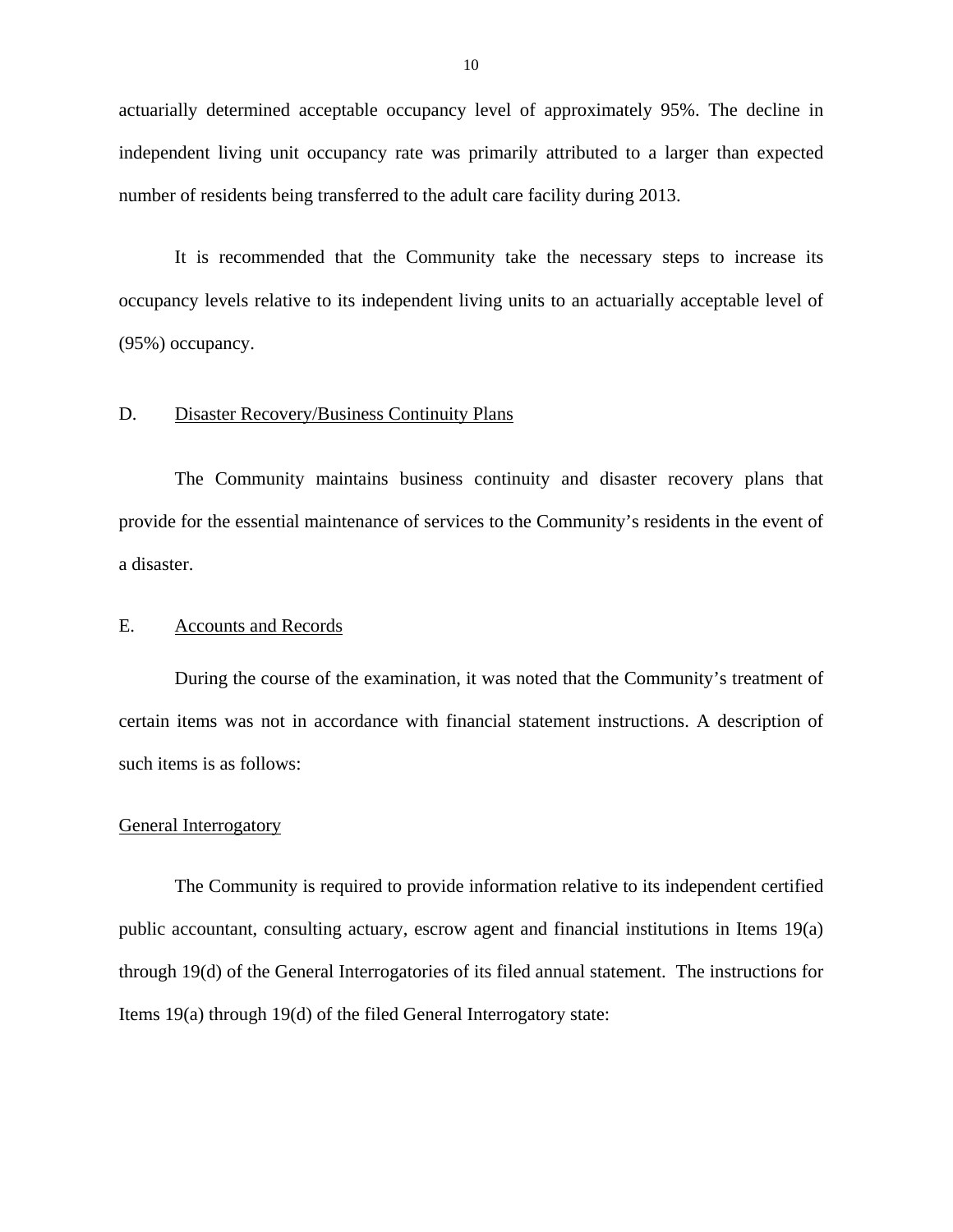*"For each item indicate the appropriate name, address and phone number. If the response is different than reported in the previous statement indicate "yes" in the space provided; if the response is the same as reported in the previous statement indicate "no" in the space provided."* 

The examination review indicated that the Community only provided a "Yes" or "No" response to each category, failing to provide the complete information as required.

It is recommended that the Community comply with the instructions of the General Interrogatory of the annual statement, by providing the required information relative to its independent certified public accountant, consulting actuary, escrow agent and financial institutions.

## Common stocks and preferred stocks

Parts 350.6(a), (b) and (c) of Insurance Regulation No. 140 (11 NYCRR 350) set forth requirements for the assets supporting reserve liabilities. Part  $350.6(c)(1)$  of Insurance Regulation No.140 (11 NYCRR  $350.6(c)(1)$ ) states in part:

> "(c) After satisfying the requirements of subdivisions (a) and (b) of this section, assets supporting reserve liabilities may be invested in any of the following:

> (1) common or preferred stock, provided that any such investment shall be limited to no more than 5% of the market value of total assets supporting reserve liabilities,…"

The examination revealed that the aggregate total value of the Community's common stocks and preferred stocks as of December 31, 2012 was more than five percent (5%) of assets supporting reserve liabilities as shown in the balance sheet of the Community's most recent actuarial study. It should be noted that, as of the writing of this report, the latest available actuarial study was made for the period as of December 31, 2011.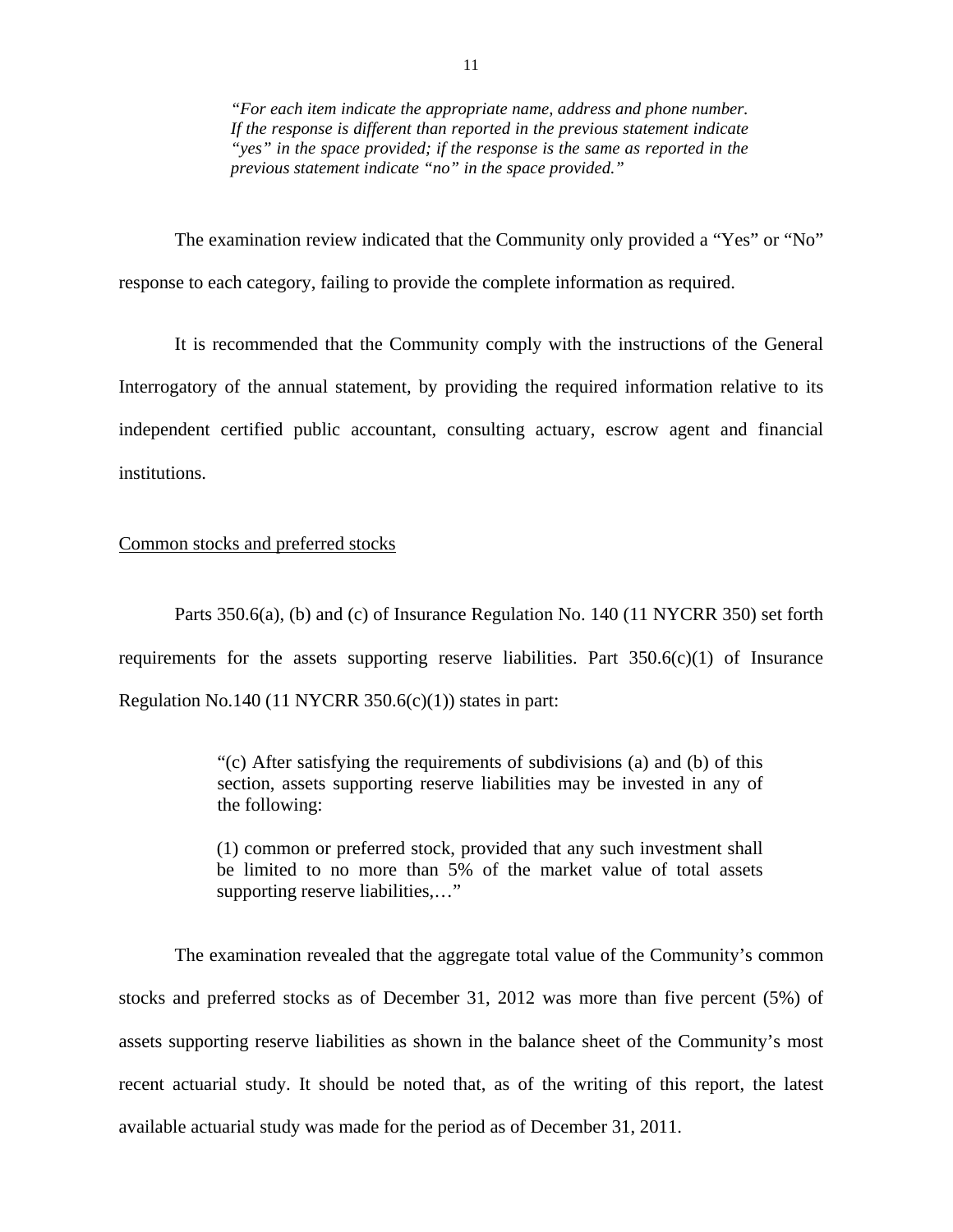It is recommended that the Community comply with the requirements of Part  $350.6(c)(1)$  of Insurance Regulation No. 140 (11 NYCRR  $350.6(c)(1)$ ) by refraining from further investment in common and/or preferred stocks when the total aggregate value of the Community's common and preferred stocks exceeds 5% of net assets supporting reserve liabilities, as reported within the balance sheet of the Community's most recent actuarial study.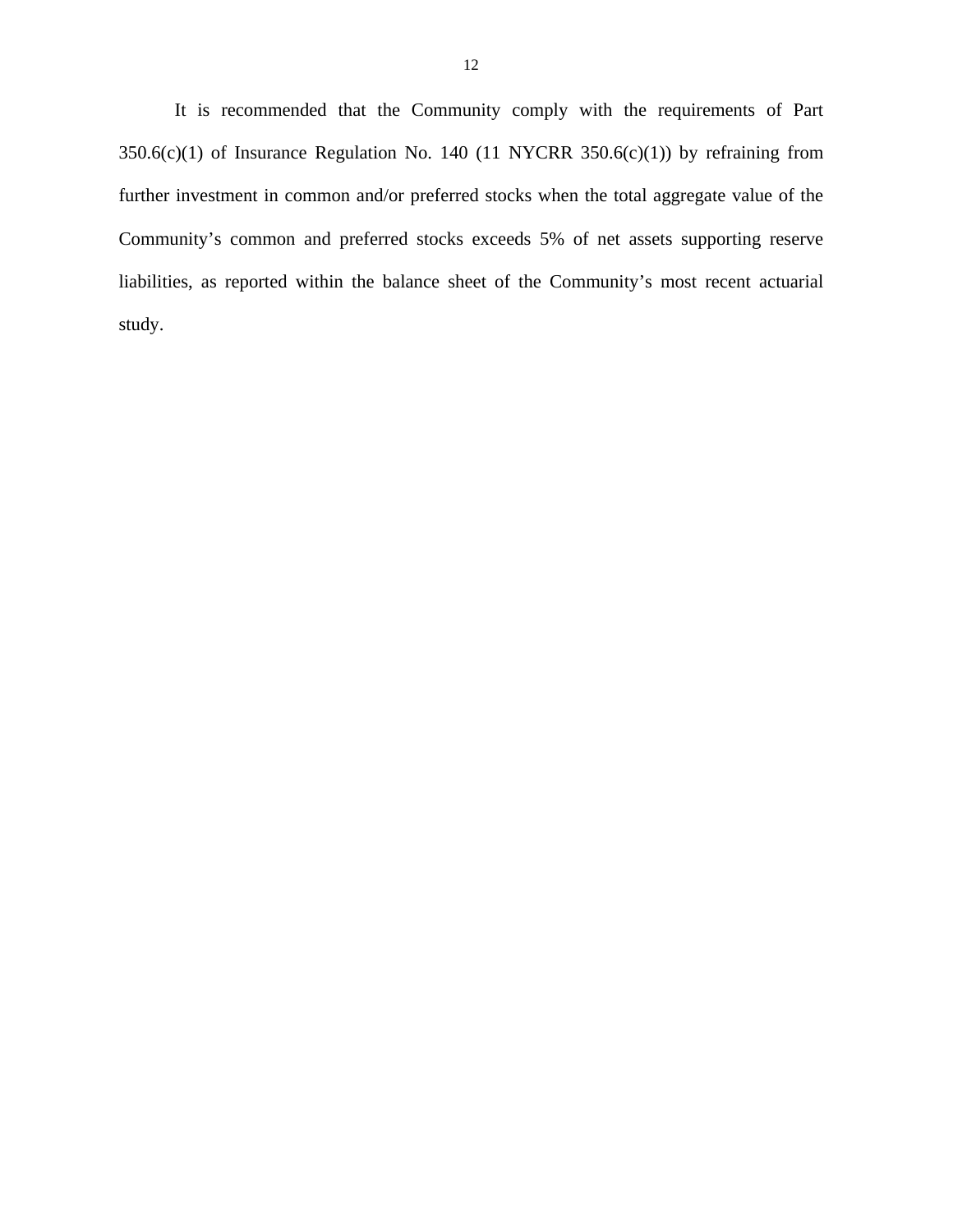## **3. FINANCIAL STATEMENTS**

## A. Balance Sheet

The following statements show the assets, liabilities and actuarial surplus as of December 31, 2011 as contained in the Community's 2012 filed annual statement presented on a statutory actuarial basis pursuant to Insurance Regulation No. 140 (11 NYCRR 350), a condensed summary of operations and a reconciliation of the actuarial surplus account for the years under review.

The examiner's review of a sample of transactions did not reveal any differences which materially affected the Community's financial condition as contained in its December 31, 2011 filed annual statement.

| Assets                            | Examination  | Community    |
|-----------------------------------|--------------|--------------|
| Cash and invested assets          | \$29,743,000 | \$29,743,000 |
| Accounts receivable and prepaid   | 2,458,000    | 2,458,000    |
| expenses                          |              |              |
| Land                              | 2,572,000    | 2,572,000    |
| <b>Building</b>                   | 46,166,000   | 46,166,000   |
| Furniture, fixtures and equipment | 9,200,000    | 9,200,000    |
| Accumulated depreciation          | (16,889,000) | (16,889,000) |
| Deferred financing costs          | 357,000      | 357,000      |
| Long term debt                    | (19,573,000) | (19,573,000) |
| Total assets                      | 54,034,000   | 54,034,000   |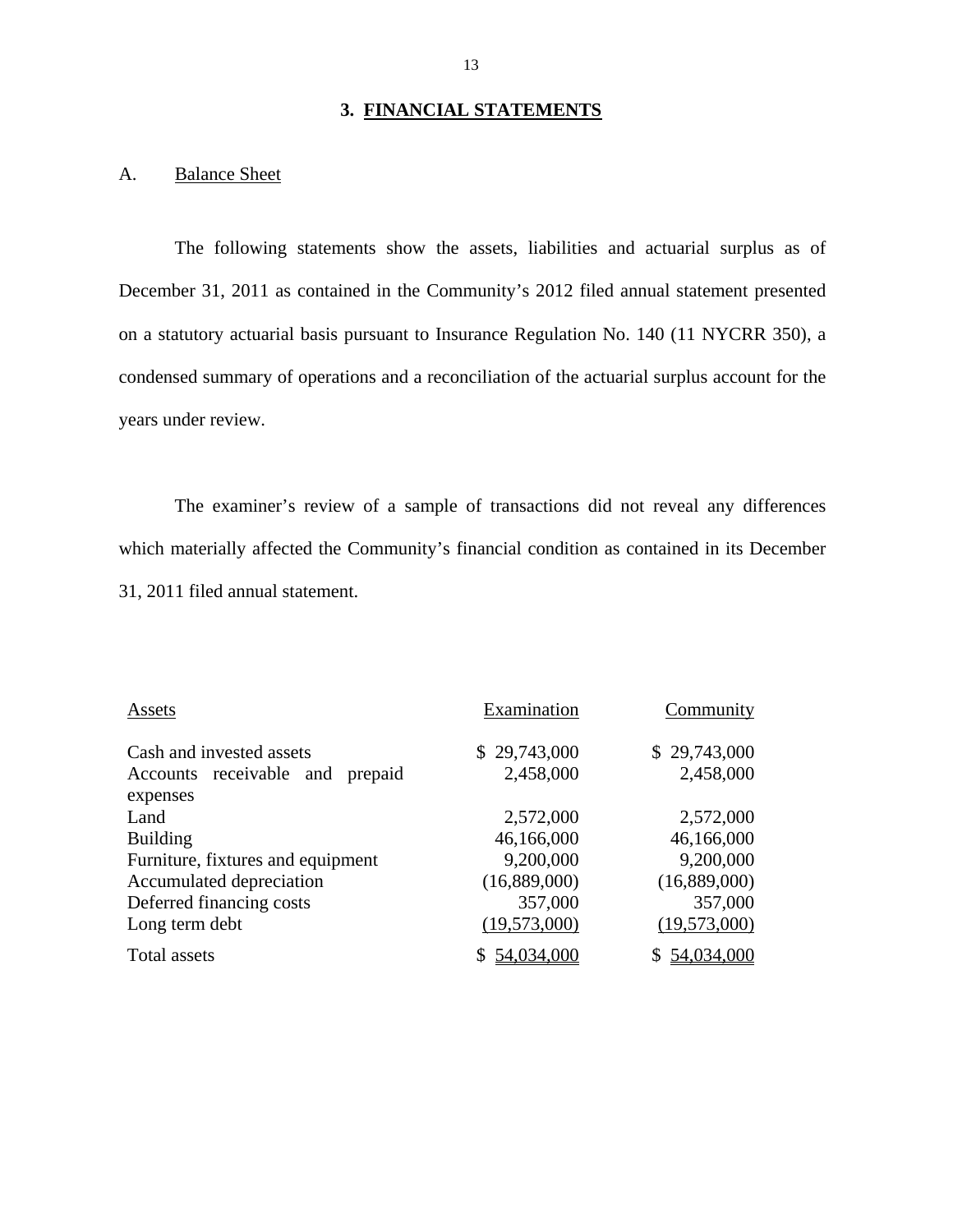|                                           | Examination     | Community       |
|-------------------------------------------|-----------------|-----------------|
| Liabilities                               |                 |                 |
| <b>Actuarial reserve</b>                  | \$52,287,000    | \$52,287,000    |
| <b>Total liabilities</b>                  | \$52,287,000    | \$52,287,000    |
| Total net surplus                         | \$<br>1,747,000 | 1,747,000<br>\$ |
| Total liabilities and net surplus         | \$54,034,000    | \$54,034,000    |
| Ratio of net surplus to total liabilities | 3.34%           | 3.34%           |

**Note:** It should be noted that the asset values herein are reported on a statutory actuarial basis. As such, the values differ from the certified financial statements prepared by the Community's certified public accountants.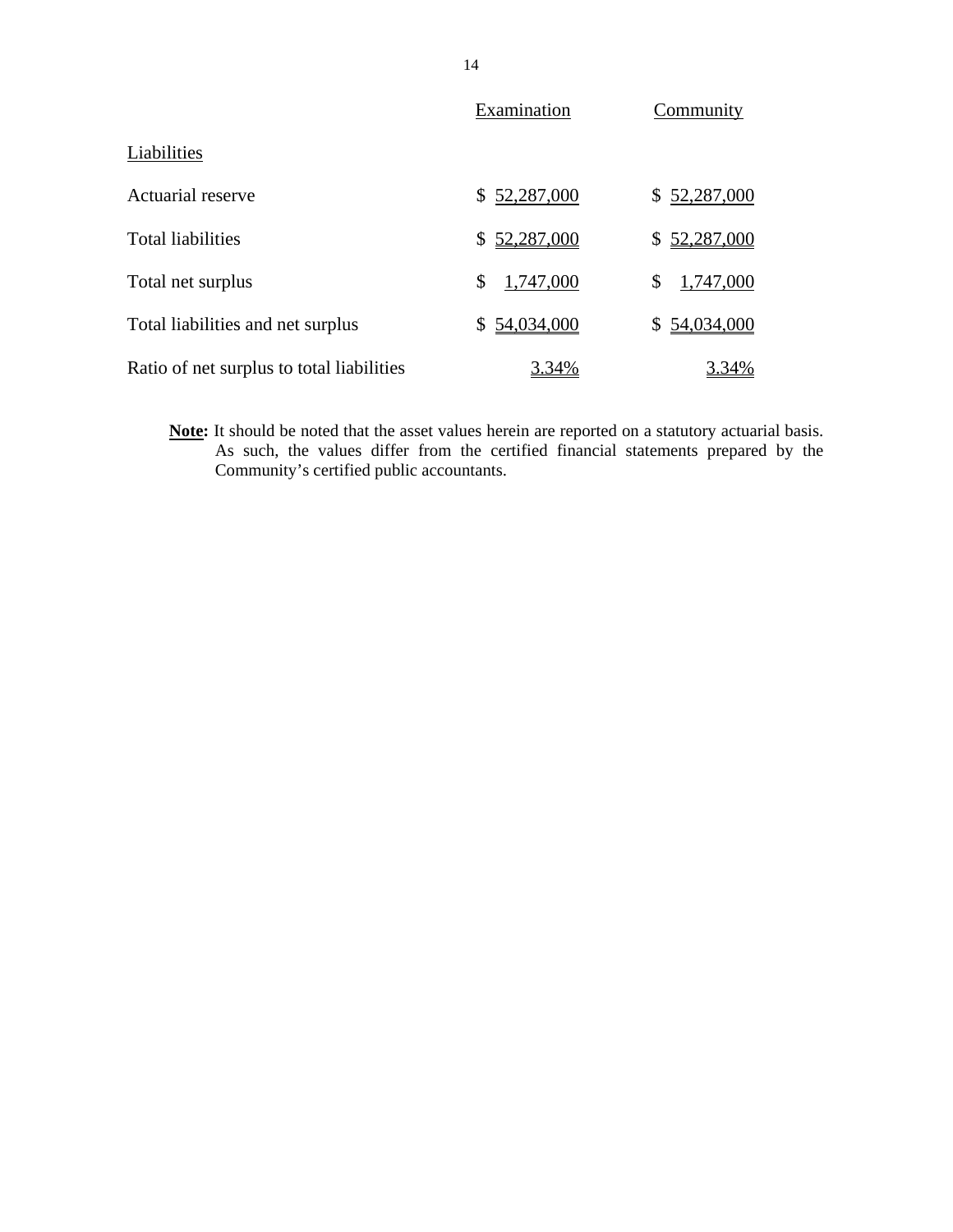B. Statement of Revenue, Expenses and Change in Actuarial Surplus

The statement of revenue and expenses is presented on a statutory modified GAAP basis for the three-year examination period January 1, 2009 through December 31, 2011.

## Revenue

| Monthly maintenance fees              | \$37,868,782   |              |
|---------------------------------------|----------------|--------------|
| Other revenue from residents          | 790,177        |              |
| Earned entrance fees (net of refunds) | 10,028,446     |              |
| Patient revenue from nonresidents     | 100,151        |              |
| Interest and dividend income          | 2,130,711      |              |
| Aggregate write-ins for other         |                |              |
| operating revenue                     | <u>522,546</u> |              |
| Total revenue                         |                | \$51,440,813 |
| <b>Expenses</b>                       |                |              |
| Interest expense                      | \$2,254,596    |              |
| Facility and dining expenses          | 14,487,376     |              |
| Health expenses                       | 11,794,867     |              |
| Administration expenses               | 11,849,525     |              |
| Depreciation and amortization charges | 6,056,200      |              |
| Real estate taxes                     | 2,873,187      |              |
| NYS health facilities assessment      | 239,901        |              |
| Total expenses                        |                | \$49,555,652 |
| Net income                            |                | \$1,885,161  |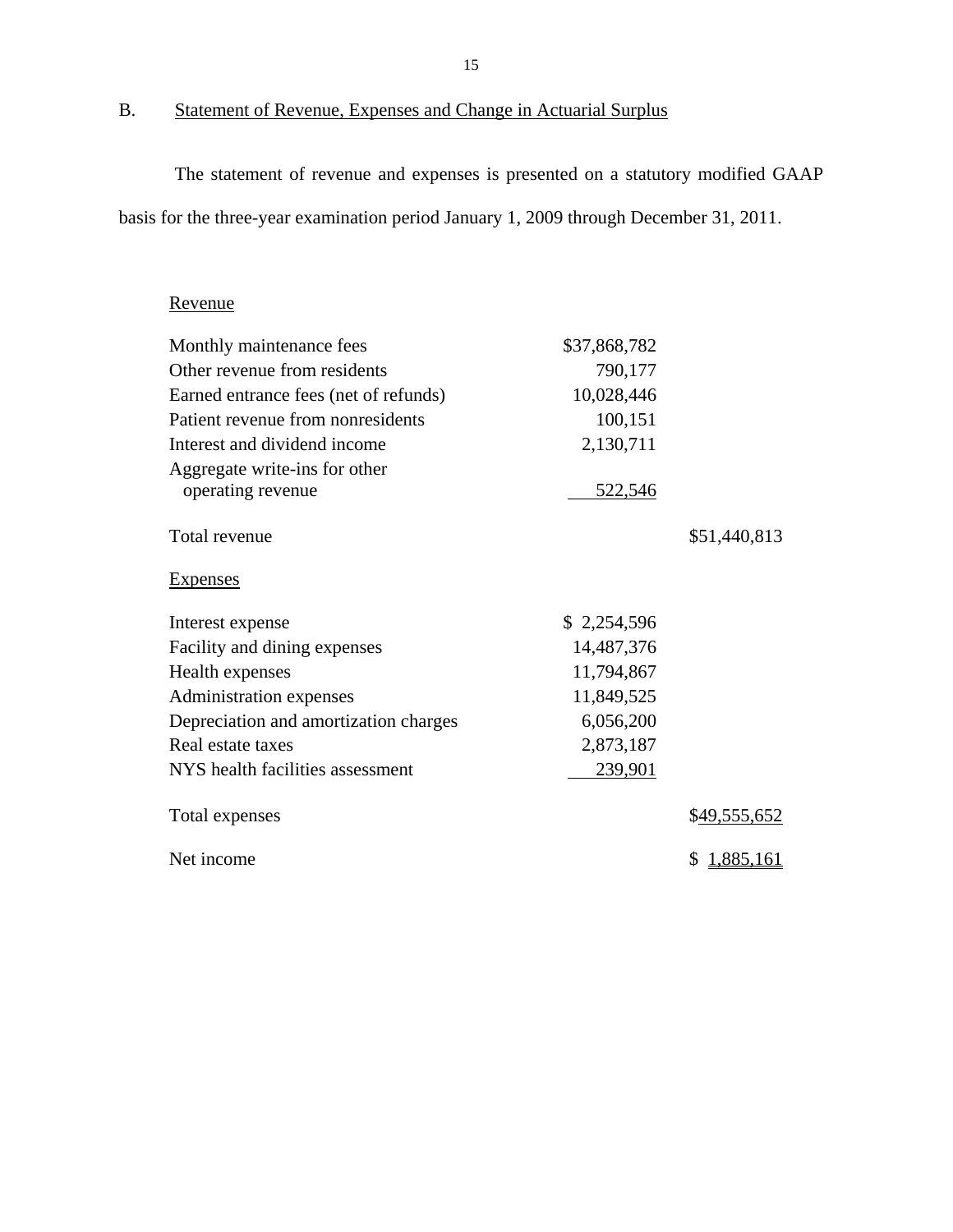## Change in Actuarial Surplus

Actuarial surplus increased \$1,747,000 during the three-year actuarial examination period January 1, 2009 through December 31, 2011, detailed as follows:

| Surplus, per report on examination,<br>as of December 31, 2008 |                            |                             | \$          | 0 |
|----------------------------------------------------------------|----------------------------|-----------------------------|-------------|---|
|                                                                | Gains in<br><b>Surplus</b> | Losses in<br><b>Surplus</b> |             |   |
| Net income                                                     | \$1,885,161                |                             |             |   |
| Net realized and<br>unrealized capital gains                   | 1,842,170                  |                             |             |   |
| Change in paid-in<br>and contributed capital                   | 48,118                     |                             |             |   |
| Aggregate write-ins for<br>other changes in net assets         | 292,399                    |                             |             |   |
| Statutory adjustment<br>as per examination                     | $\theta$                   | \$2,320,848                 |             |   |
| Net increase in actuarial surplus                              |                            |                             | \$1,747,000 |   |
| Surplus, per report on examination,<br>as of December 31, 2011 |                            |                             | \$1,747,000 |   |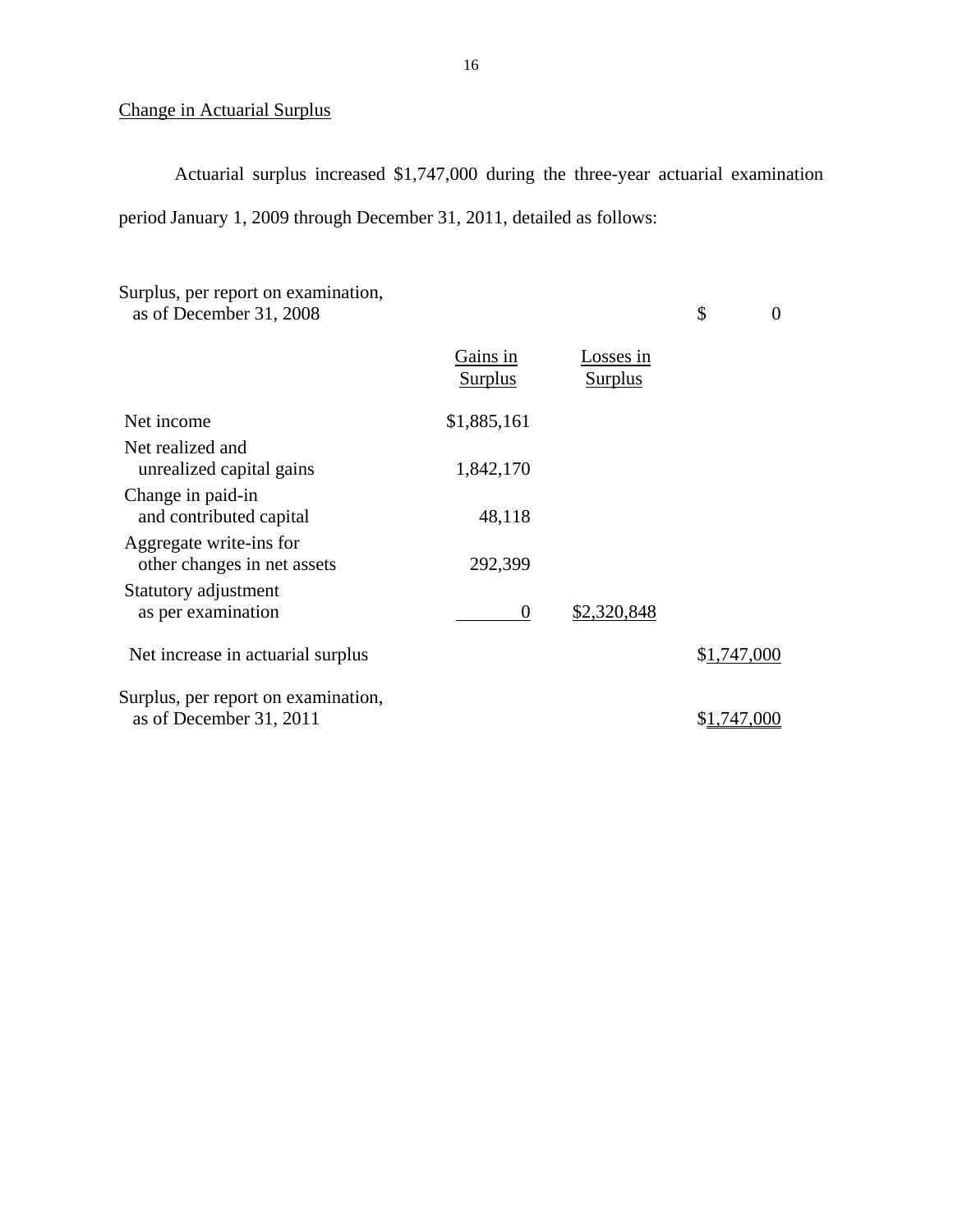## **4**. **COMPLIANCE WITH PRIOR REPORT ON EXAMINATION**

<span id="page-18-0"></span>The prior report on examination as of December 31, 2009 contained five (5)

comments and recommendations as follows (page number refers to the prior report):

## **ITEM NO. PAGE NO**.

#### Management

1. It is recommended that the Community report in its filed  $7$ annual statements only Board members who are actually on the Board of Directors as of the filing date of the annual statement.

The Community has complied with this recommendation.

### Disclosure Statement

2. It is recommended that, if there are no changes in the 12 Community's scope of coverages, the Community provide the rates and the average dollar amount of each rate increase for the previous five years within the applicable areas of its Disclosure Statement, as required by Section 4606(8) of the New York Public Health Law.

The Community has complied with this recommendation.

3. It is recommended that the Community maintain in its 12 standard information sheet, 12 point font size, as required by Section 4606(14) of the New York Public Health Law.

The Community has complied with this recommendation.

4. It is recommended that the Community indicate whether its 13 nursing beds are on-site or off-site in its standard information sheet, as required by Section  $4606(14)(c)$  of the New York Public Health Law.

The Community has complied with this recommendation.

5. It is recommended that the Community include an approved 13 standard information sheet in its marketing brochure, as required by Section 4606(14) of the New York Public Health Law.

The Community has complied with this recommendation.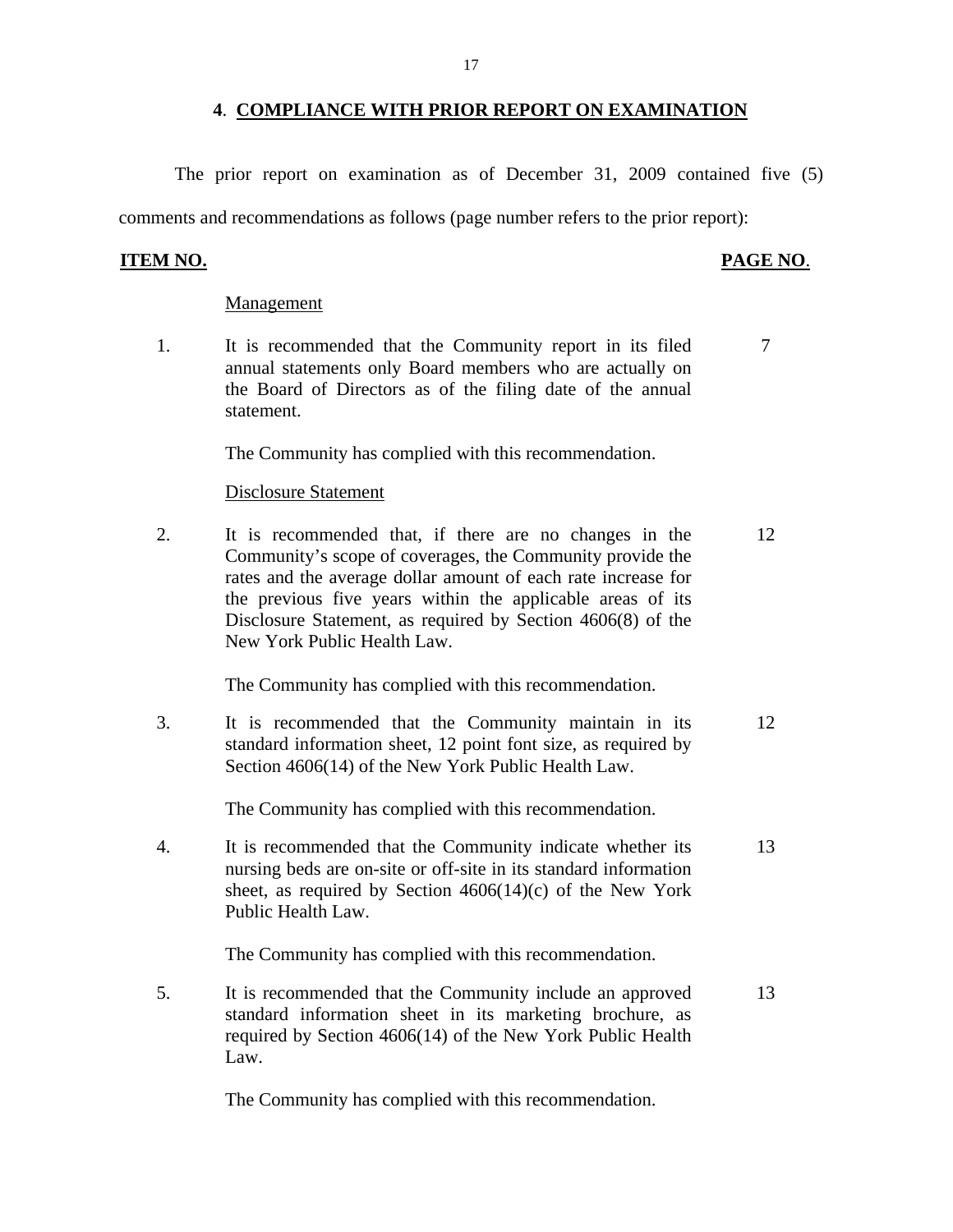## **5**. **SUMMARY OF COMMENTS AND RECOMMENDATIONS**

## **ITEM PAGE NO.**

11

12

#### A. **Occupancy Rates**

It is recommended that the Community take the necessary steps to increase its occupancy levels relative to its independent living units to an actuarially acceptable level of (95%) occupancy. 10

- B. Accounts and Records
	- i. It is recommended that the Community comply with the instructions of the General Interrogatory of the annual statement, by providing the required information relative to its Independent certified public accountant, consulting actuary, escrow agent and financial institutions.
	- ii. It is recommended that the Community comply with the requirements of Part 350.6(c)(1) of Insurance Regulation No. 140 (11 NYCRR  $350.6(c)(1)$ ) by refraining from further investment in common and/or preferred stocks when the total aggregate value of the Community's common and preferred stocks exceeds 5% of net assets supporting reserve liabilities as reported within the balance sheet of the Community's most recent actuarial study.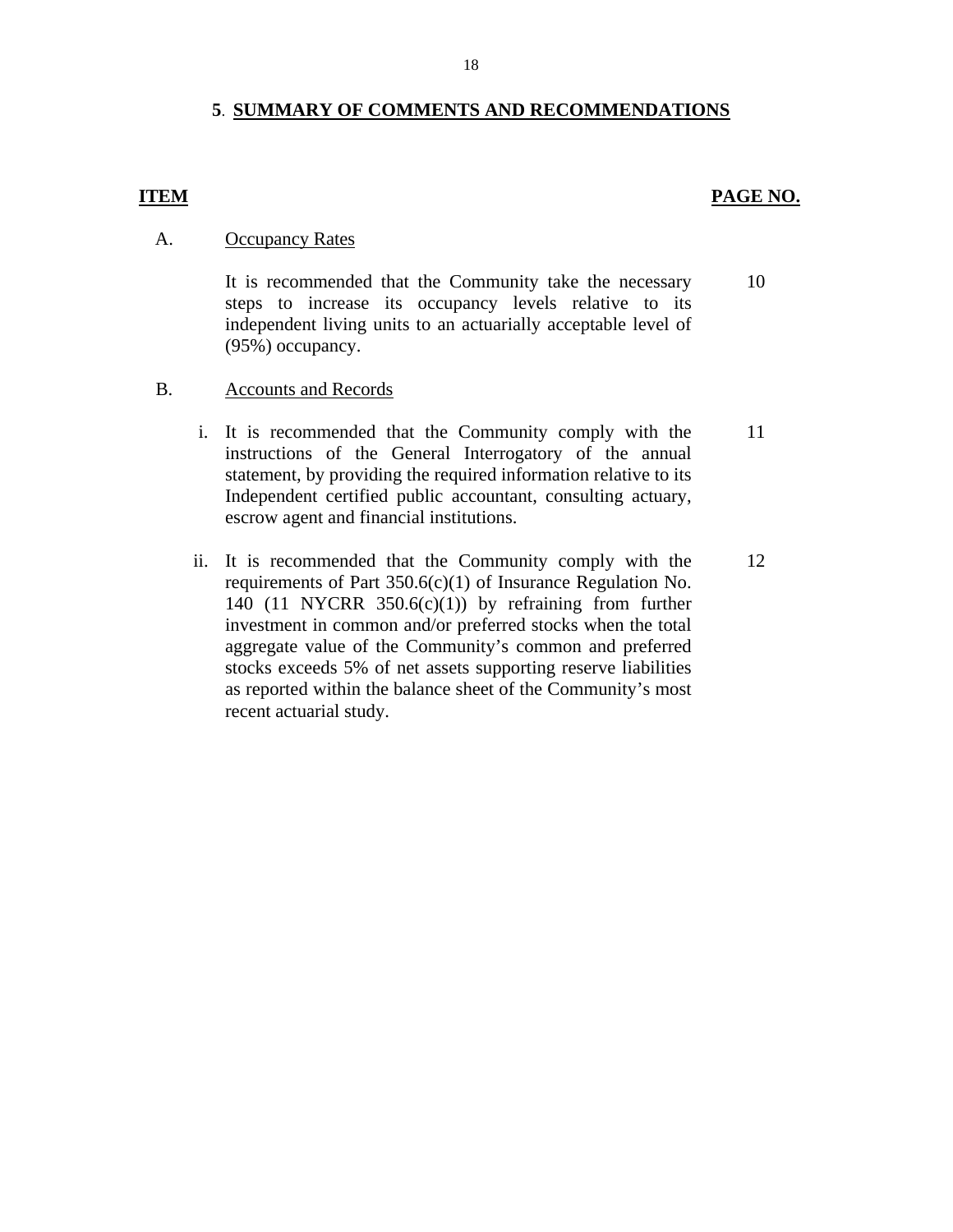Respectfully submitted,

 $\sqrt{S/}$ 

Kaiwen K. Guo Senior Insurance Examiner

STATE OF NEW YORK ) )SS.  $\mathcal{L}$ COUNTY OF NEW YORK)

KAIWEN K. GUO, being duly sworn, deposes and says that the foregoing report submitted by him is true to the best of his knowledge and belief.

> $/S/$ Kaiwen K. Guo

Subscribed and sworn to before me This \_\_\_\_\_\_ day of \_\_\_\_\_\_\_\_\_\_ 2014.